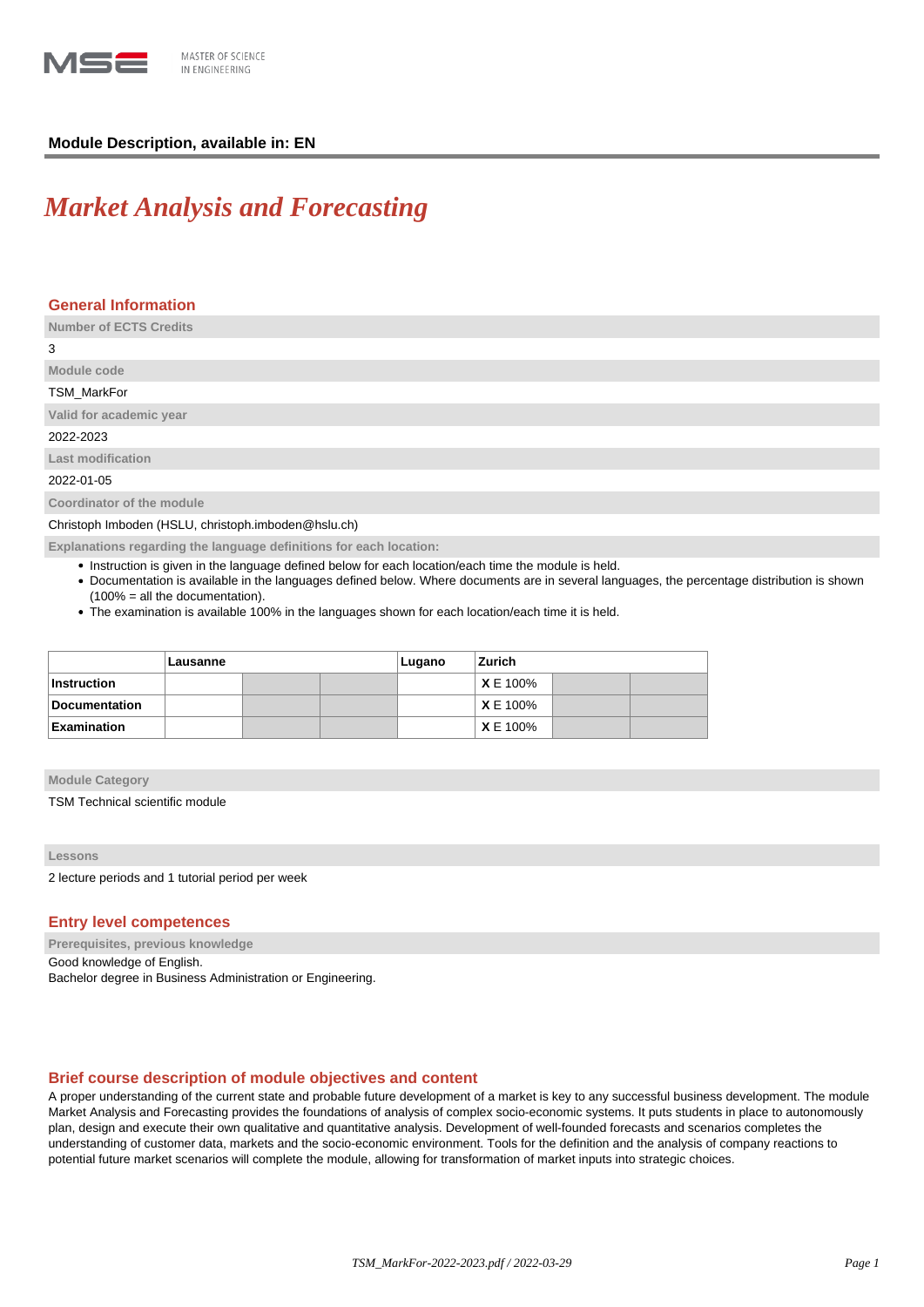## **Aims, content, methods**

#### **Learning objectives and acquired competencies**

Students have the knowledge and the ability to understand and analyze a market as a complex socio-economic system. They are able to identify the most relevant factors determining the market behavior, to identify the causal relation between these factors and to describe socio-economic systems by means of qualitative modelling. Students understand and apply key concepts of the theory of complex systems such as observability, controllability, time variance or invariance, randomness or determinacy of factors, linear or nonlinear, static or dynamic behavior and their impacts on the overall system behavior. Students apply qualitative and quantitative methods for model validation, including basic behavior analysis and statistics. In practical examples they learn to analyze, predict and steer such systems. Finally students are able to present the analysis results in terms of descriptive scenarios using different visualization techniques.

**Contents of module with emphasis on teaching content**

The module includes the following topics:

#### 1. Market modelling

- Understanding the market as a complex, socio-economic system
- Outlook: system modelling in a broader context
- Identification of key factors determining the dynamic, time variant and stochastic behavior of a market
- Systemic market analysis
- Experiencing complex market behavior, steering complex systems
- Model validation
- Developing scenarios describing the market future
- From qualitative to quantitative models
- Prospects and limits of modelling

#### 2. Case studies on quantitative statistical market modelling

- Data structuring and cleaning
- k-Means clustering for customer feedback analysis
- rfm segmentation for customer segmentation
- Linear-multiple and non-linear regression for demand forecasting
- Time series analysis for demand forecasting

The use and benefits of each discussed topic will be explained, methods for solving the analysis tasks will be presented in an accessible and nontechnical manner. The focus will be on the validity and generalizability of the results/conclusions and how they will be included in decision making.

**Teaching and learning methods**

The module is taught by theory inputs, case studies and a software tool.

#### **Literature**

[1] Sterman, J. D. (2000). Business Dynamics. Systems Thinking and Modeling for a Complex World. Boston: McGraw-Hill. ISBN 978-0071241076. (Recommended.)

[2] Rob J. Hyndman, George Athanasopoulos, Forecasting: principles and practice, OTexts, 2013. The book is freely available as an online book at www.otexts.org/fpp. Alternatively, a print version is available: ISBN # 0987507109. (Required.)

### **Assessment**

**Certification requirements**

Module uses certification requirements

**Certification requirements for final examinations (conditions for attestation)**

A project ('case study') to be compiled through independent study.

The case study report accounts for 1/3 of the final assessment.